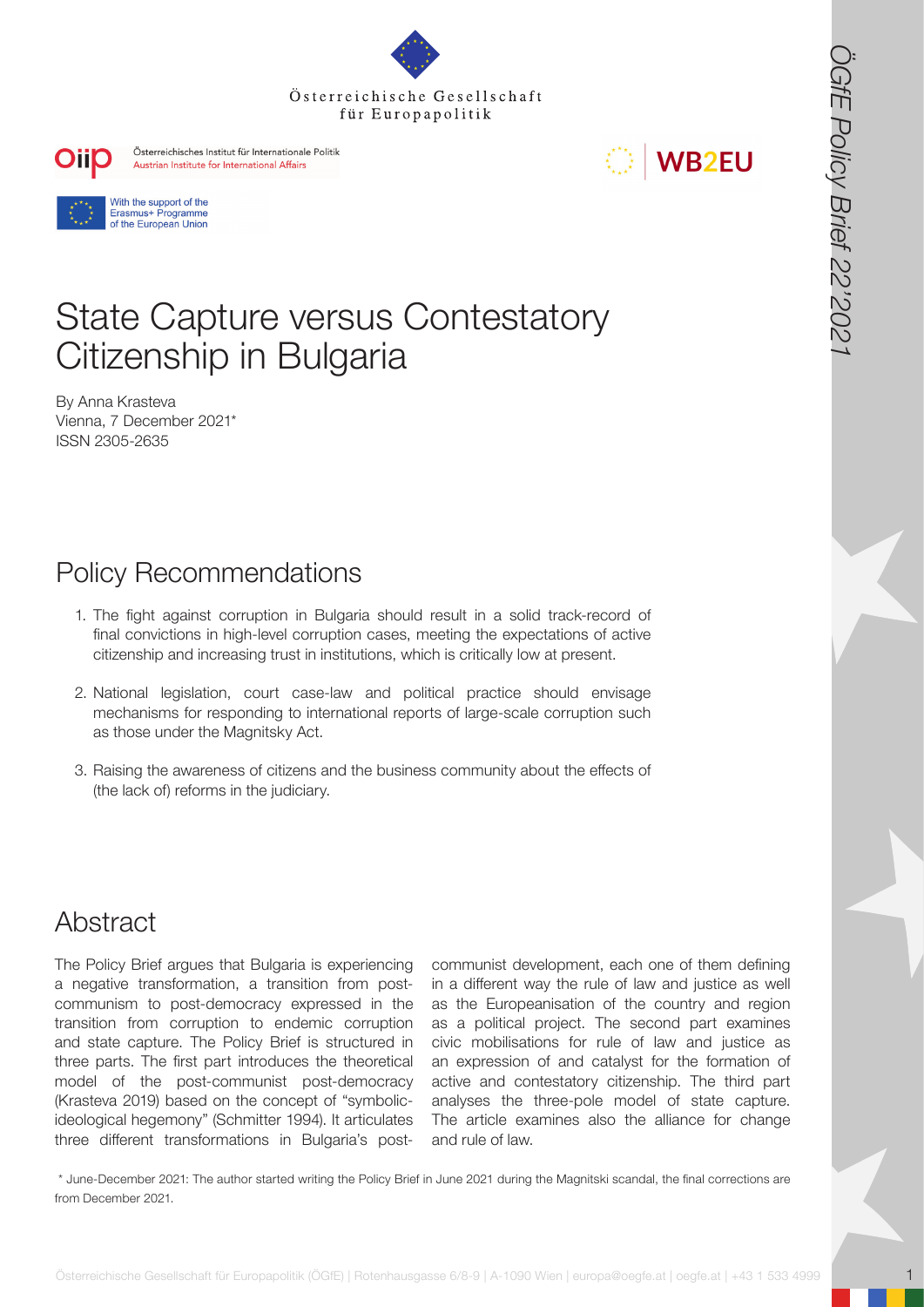

# State Capture versus Contestatory Citizenship in Bulgaria

#### **Introduction**

20 State Gesellschaft für Europapolitik (ÖGfe) | Rotenhausgasse 6/8-9 | A-1090 Wien | europapolitik (ÖGfe) | Rotenhausgasse 6/8-9 | A-1090 Wien | europapolitik (ÖGfe) | Rotenhausgasse 6/8-9 | A-1090 Wien | europapolitik (Ö By a symptomatic coincidence of the academic and political calendars, I am writing this Policy Brief amidst a major corruption scandal sparked by the largest single action to date targeting corruption in a particular country under the Magnitsky Act.<sup>1</sup> The objective of this Policy Brief is twofold: on the one hand, to analyse the current heated political debate on rule of law and justice in Bulgaria, and on the other, to conceptualise, in an innovative and original way, the political transformations that make giant corruption scandals – such as the present scandal, many past and, most probably, future ones, too – foreseeable and inevitable. The Policy Brief is structured in three parts. The first part introduces the concept of the transition from post-communism to post-democracy (Krasteva 2019; Krasteva and Todorov 2020), which articulates three different transformations in Bulgaria's post-communist development, each one of them defining in a different way the rule of law and justice as well as the Europeanisation of the country and the region as a political project. The second part examines civic mobilisations for rule of law and justice as an expression of and catalyst for the formation of active and contestatory citizenship. The third part analyses the corruption model of state capture.

## **From post-communism to postdemocracy an unfinished battle between democracy and state capture**

This part seeks an answer to the question of why rule of law is more problematic in Bulgaria today than at the earlier stages of the country's democratisation. The answer is sought in the perspective of the post-communist transformation of the transformation (Mickenberg 2015; Krasteva 2019). The theoretical model of the post-communist post-democracy (Krasteva 2019; Krasteva and Todorov 2020) is based on the concept of "symbolicideological hegemony" (Schmitter 1994) as a key criterion for distinguishing the transformations: the transformation of a particular transformation project into a hegemonic project that dominates political discourses, strategies and policies, on the one hand, and values and attitudes on the other.

The first *democratic transformation* started as "the end of history" (Fukuyama 1992), as the end of rivals of liberal democracy and the rise of the latter as the grand narrative of the post-communist transformation. Rule of law and justice were key elements of this grand narrative together with the geopolitical reorientation of Bulgaria through Euro-Atlantic and European integration. The democratic transformation in Bulgaria was designed as a strategic and long-term horizon. The country's political development, similar to the one in Central and Eastern Europe (Levitsky and Way 2010; Zankina 2016) however, significantly modified the linear teleological vision and only a decade and a half after the beginning of the transition set out to "transform the transformation" (Mickenberg 2015).

#### *"The national-populist transformation in Bulgaria has still not crystallised into an illiberal democratic project."*

<sup>1)</sup> On 2 June the United States (US) announced it was sanctioning six Bulgarian individuals and more than 60 entities associated with them over their involvement in significant corruption. The Global Magnitsky Human Rights Accountability Act (2016) allows the U.S. government to sanction foreign government officials implicated in human rights abuses and corruption anywhere in the world. 'The man behind the global Magnitsky push, US financier Bill Browder, says the beauty of the penalties is that they target individual wrongdoers rather than putting whole nations under punishing economic sanctions' (Croch and Galloway 2020).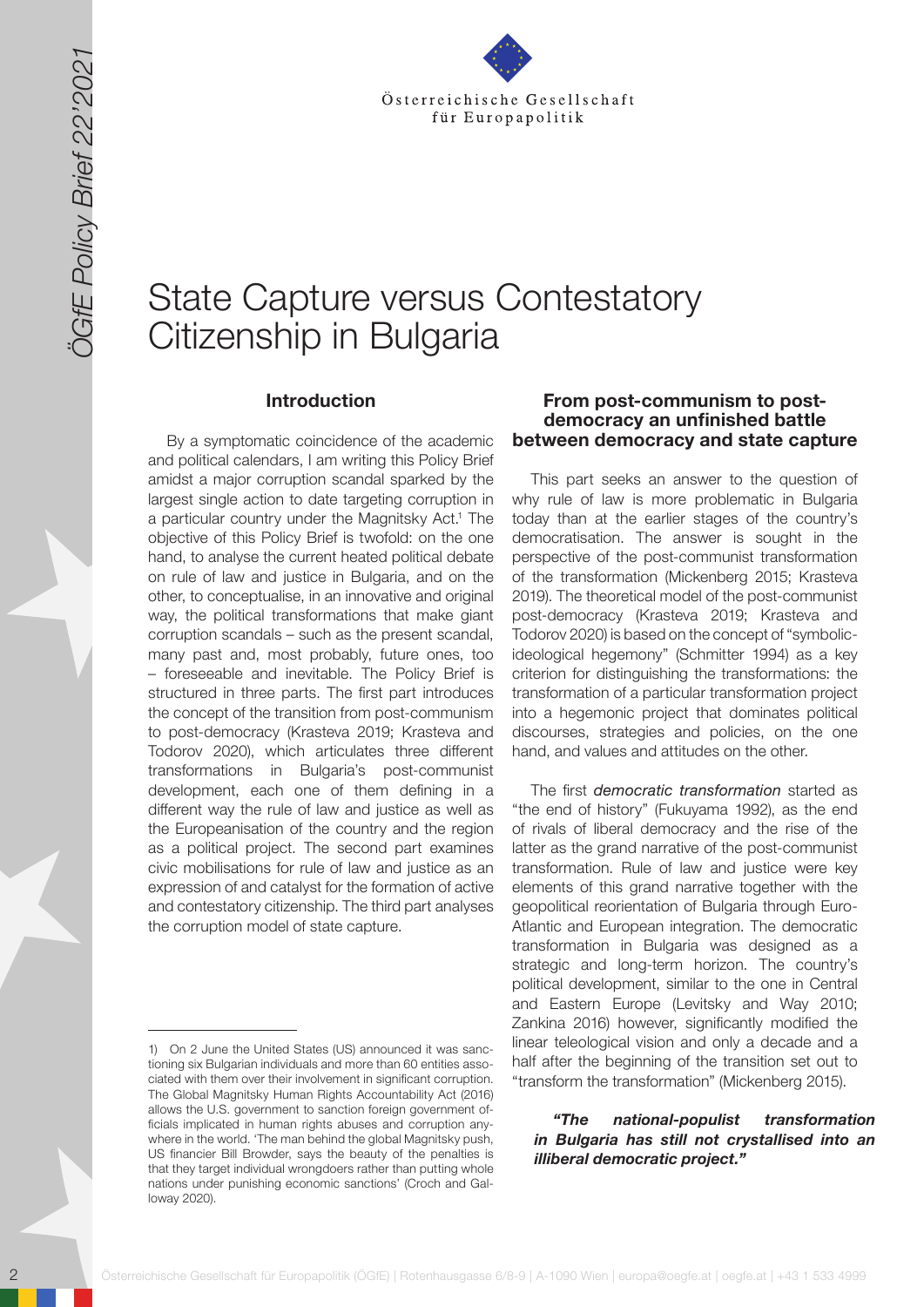

**Osterreichische Gesellschaft für Europapolitik (Conservation 19)**<br> **(In Europapolitik (Conservation 19)**<br> **(In Europapolitik (Conservation 19)**<br> **(In Europapolitik and the conservation 19)**<br> **Conservation 20)**<br> **Conserva** The *national-populist transformation* is the second after the beginning of the post-communist transition and the first that has reversed the direction of the democratic transformation. National populism erodes democracy by both creating democratic and institutional deficits (Zankina 2016) and by eroding the foundation of democracy. Whereas the democratic transformation began from the centre – not in the partisan but in the political sense, as a critical majority of politicians and citizens in favour of consolidating Bulgaria's democratisation – the second began from the national-populist far right (Krasteva 2016a). The national-populist transformation in Bulgaria has still not crystallised into an illiberal democratic project. Two negative changes of the transformation are key to the present analysis. The first is the shift of priority from rule of law and justice to identity politics. It is no accident that the key party actors of identity politics, the VMRO (Internal Macedonian Revolutionary Organisation) and the DPS (Movement for Rights and Freedoms), are among the most corrupt parties in Bulgaria. The VMRO, which is using Bulgarian national identity for political purposes, 'sells' one of its most respected forms – Bulgarian citizenship. The State Agency for Bulgarians Abroad, which is headed by VMRO representatives, has been at the centre of many scandals and investigations about corruption in granting Bulgarian citizenship. The DPS is an example of an oligarchic and clientelistic party. Representatives of both parties are among the targets of the sanctions under the Magnitsky Act. The second change is the mainstreaming of farright populism which has gradually encompassed key political actors like the BSP (Bulgarian Socialist Party), President Rumen Radev, and the fluid GERB (Citizens for European Development of Bulgaria). Identity politics has begun to shape not only Bulgaria's domestic policy but also its foreign policy. Most indicative in this respect is GERB's radical reorientation. During the Bulgarian Presidency of the Council of the European Union (EU) in the first half of 2018, Bulgaria's strategic priority was Europeanisation of the Western Balkans. After it ended, the ruling coalition of GERB and the United Patriots blocked North Macedonia's EU accession.

#### *"A popular saying summarises this specificity: other states have the mafia; in Bulgaria, the mafia has the state."*

*Post-democracy* is the latest wave of postcommunist transformations. Post-democracy is understood in the vein of Colin Crouch (2004) as a regime in which there are democratic institutions but they are empty shells – stripped of the function to serve the public interest, they have been subordinated to private interests. At the centre of this transformation is state capture. State capture conceptually synthesises the transition from corruption as a deviation from the system to a fundamental transformation of the political system itself which is increasingly dominated by "policy for cash" (Power and Taylor 2011: 7). Whereas in some countries in Eastern Europe "private actors buy influence over legislation and regulation in order to produce favorable laws for their businesses" (Hulsey 2018: 16), in countries like Bulgaria and Hungary political parties are at the centre of state capture "as core initiating actors who are at least as interested in political control as illicit economic gain" (Hulsey 2018: 16–17). A popular saying summarises this specificity: other states have the mafia; in Bulgaria, the mafia has the state. The post-democratic transformation is invisible: it is not a publicly declared project of the elites, let alone of citizens. It does not propose a new political project but deprives democracy of attractiveness, content, a horizon, a "metaphysic of hope" (Ganev 2007: 197), transforming politics and governments into a "web of political relations" (Tilly 1975: 25).

The degradation of the rule of law is one of the most conspicuous manifestations of the postdemocratic transformation: "the rule of law in Bulgaria during the last decade has been backsliding. The Rule of Law Index (2017-18) gives evidence that Bulgaria, together with Hungary, have the lowest and declining overall rule of law scores among the EU member states (Todorova 2020: 235). Velina Todorova (2020) demonstrates that the impartiality and the independence of the judicial system are in constant decline, identifies the political capture of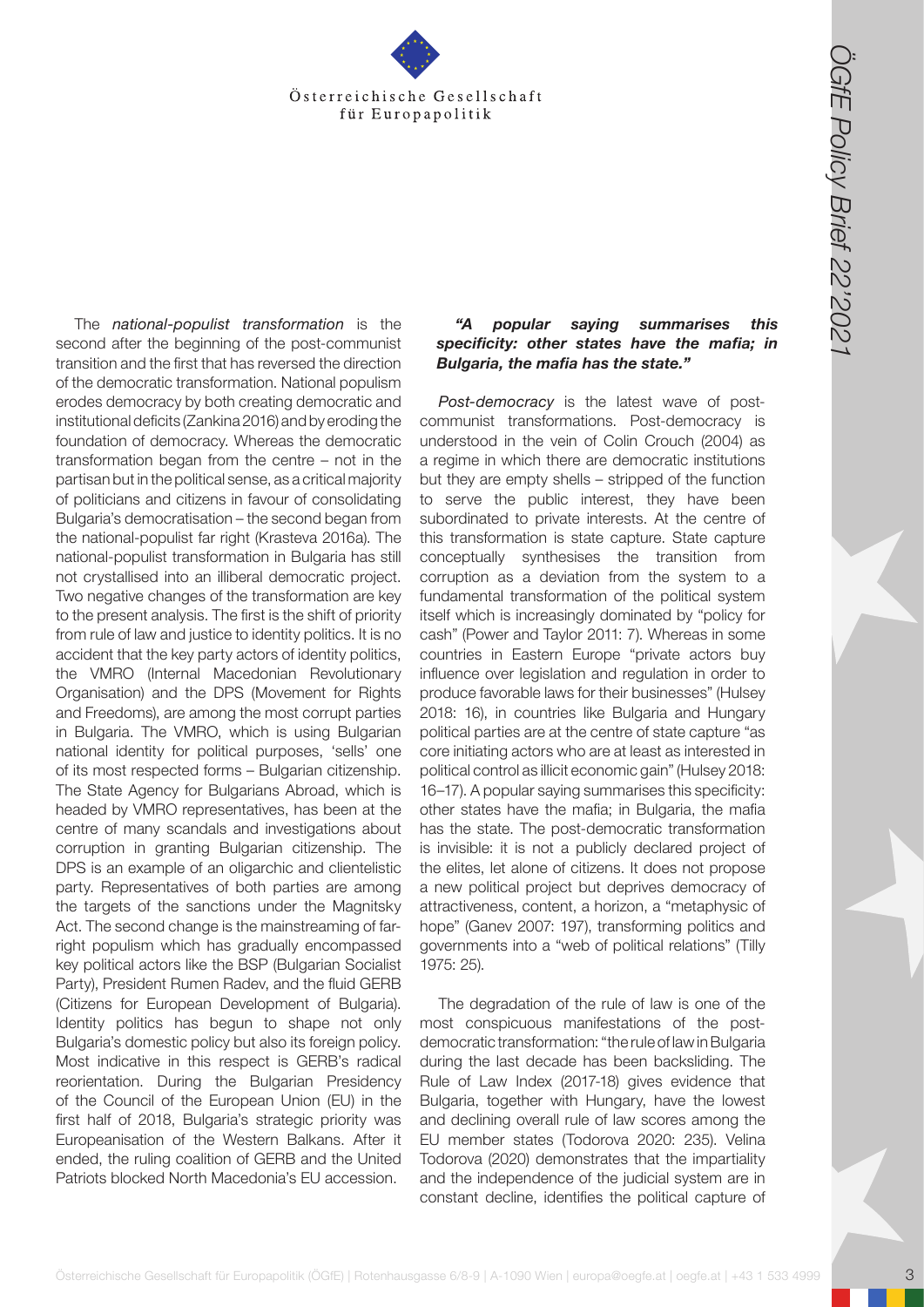

the judiciary, and concludes that "all three powers use the law in such a way as to generate channels of corruption, which undermine the law's fundament" (Todorova 2020: 251).

The deterioration of the democratic transformation into a nationalist-populist and a post-democratic one explains the dethroning of the rule of law and justice from their priority position of key pillars of the democratic project. The next part will examine the antidote to this trend – namely, the formation of a contestatory civic ethos.

### **Anti-corruption civic mobilisations and the formation of contestatory citizenship**

*"If the key actors of the first democratic revolution were the elites, in the second it was the citizens who took the democratic project into their own hands, striving to refound democracy."*

4 Osterreichische Gesellschaft für Europapolitik (ÖGfe) | Rotenhausgasse 6/8-9 | A-1090 Wien | europapolitik (ÖGfe) | Rotenhausgasse 6/8-9 | A-1090 Wien | europapolitik (ÖGfe) | A-1090 Wien | europapolitik (ÖGfe) | A-109 On 14 June 2013, controversial media mogul Delyan Peevski was elected by Parliament as head of the State Agency for National Security. This triggered the largest and longest protests in contemporary Bulgarian history, which lasted about 400 days. They were against state capture – against the behind-the-scene networks, shady backroom politics, the oligarchic interests pulling the strings of the political game. These protests did not achieve their goals – neither the resignation of the coalition government of the Bulgarian Socialist Party and The Movement for Rights and Freedoms nor the dismantling of the model of shady backroom politics. But they achieved another two significant results that are key to this Policy Brief. The first is the formation of contestatory citizenship through mass protests. The protests become social movements when they leave the virtual world and flood the public square, when the "space of flows" merges with the "space of places", when virtual networks are extended to the occupied buildings and blocked streets (Castells 2012). The protests that started in June 2013 were a watershed: if until then young people were passive

or mobilised in relatively small-scale green actions or online, the year of protest catalysed contestatory citizenship formed around four axes: – "augmented citizen", "indignation", "voice", and "networked individual". The second change was so significant that it has been defined as a "second democratic revolution" (Krasteva 2016b). If the key actors of the first democratic revolution were the elites, in the second it was the citizens who took the democratic project into their own hands, striving to refound democracy.

#### *"Civic mobilisations are the immune system of democracy."*

Protesting citizens are the antidote to state capture and post-democracy. Civic mobilisations are the immune system of democracy. This is precisely what we can argue for Bulgaria too. In the summer of 2020, Bulgarian citizens once again took to the streets, aspiring to reconquer the state captured by the post-democratic elites (Krasteva 2020). The main demands were the resignations of Prime Minister and GERB leader Boyko Borisov, carrier and upholder of endemic corruption, and Prosecutor General Ivan Geshev, who has turned the prosecution service into a weapon against the government's political opponents and a shield for the GERB-affiliated oligarchs. Two characteristics of the 2020 protests are important for this analysis – their faces were young, they were educated and active people; rule of law and reform of justice were the key slogans:

*• No accountability without justice and rule of law.* The protests went beyond the mere resignation of the Prosecutor General and demanded a fundamental reform – the convocation of a Grand National Assembly to amend the Constitution regarding the judiciary. The reform of the judiciary should even precede the political transformation.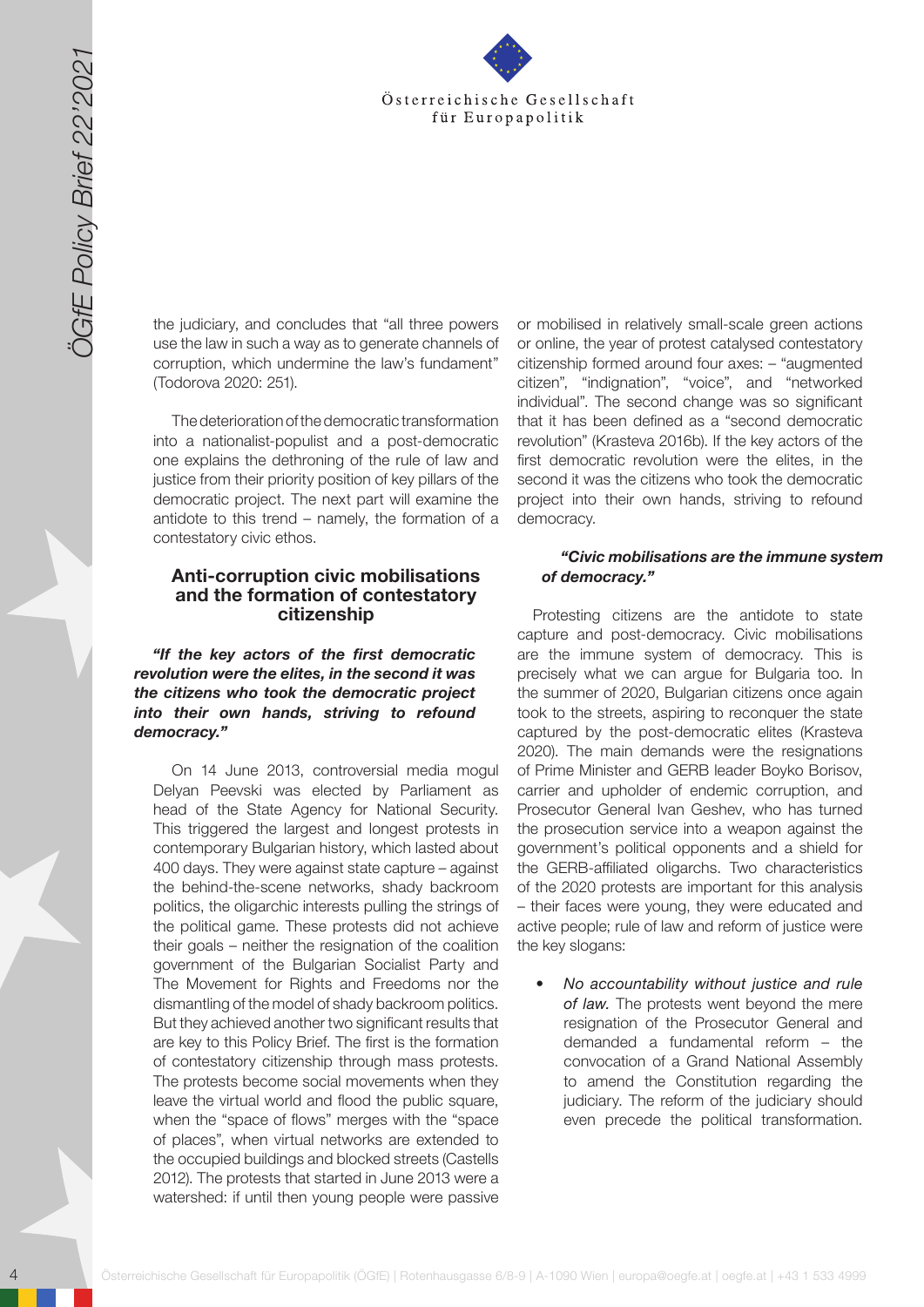

As a protestor<sup>2</sup> pointed out: "It doesn't matter who rules if there is no independent prosecutor's office to work for the rights of the people, not the oligarchs and the mafia" (Krasteva 2020).

*• Transformation, not only resignation.*  "Systemic change, not replacement", demanded another protestor. A student in philosophy summarised the 'total' protest for radical transformation: "against the violation of law, against the authoritarian, pseudodemocratic power linked to the mafia, against the politicisation of all spheres of life, against the status quo and against conformity with the status quo, which cries 'everyone is a bad guy, what to do?'" (Krasteva 2020).

### **Alliance against state capture and for rule of law**



Source: Author's elaboration

The summer 2020 protests outlined the alliance for change, against state capture, and for rule of law. At its top are active citizens. They appear in two roles – contestatory and supporting. Protesters brought a future into the political temporality blocked by anti-reformist post-democratic elites in three fundamental ways:

- *• Formation of a new generation of contestatory citizens:* "These protests are the beginning of a new generation of Bulgarian citizens, more responsible, more vigilant, more critical" (Kamen, 21); "We are the alternative – voting, protesting, fighting in all democratic ways" (Dafina, 22, law student);
- *• Building a political culture of activism for making the elites accountable:* "Civic engagement and social activity, no matter who is in power! Today's protests should not be the end of a struggle, but the beginning of a more awake society" (Ani);
- *• Defining the political temporality not as a continuation of the post-democratic status quo, but as a future and change:* "I want a future in Bulgaria" (Ani); "It's time for change!" (Bojidar) (Krasteva 2020).

The majority of Bulgarian citizens supported the protests and shared their critical position. This support had two faces as well – ad hoc support for the protests' demands and agreement as to their main cause – approximately 80% of Bulgarian citizens thought that there is widespread corruption in Bulgaria (Eurobarometer 502, 2019).

The second pillar of the alliance for change is the elite of Bulgarian culture – 123 intellectuals, internationally acclaimed artists such as Theodore Ushev and writer Georgi Gospodinov, who signed an Open Letter in support of the protests.

The contestatory ethos (Krasteva, Saarinen and Siim 2019: 275) and active citizenship with two types of agency – protesting youths, and the intellectual

<sup>2)</sup> All quotes are from the "Voices of protest" platform of the Policy and Citizens' Observatory, analysed on OpenDemocracy (Krasteva 2020).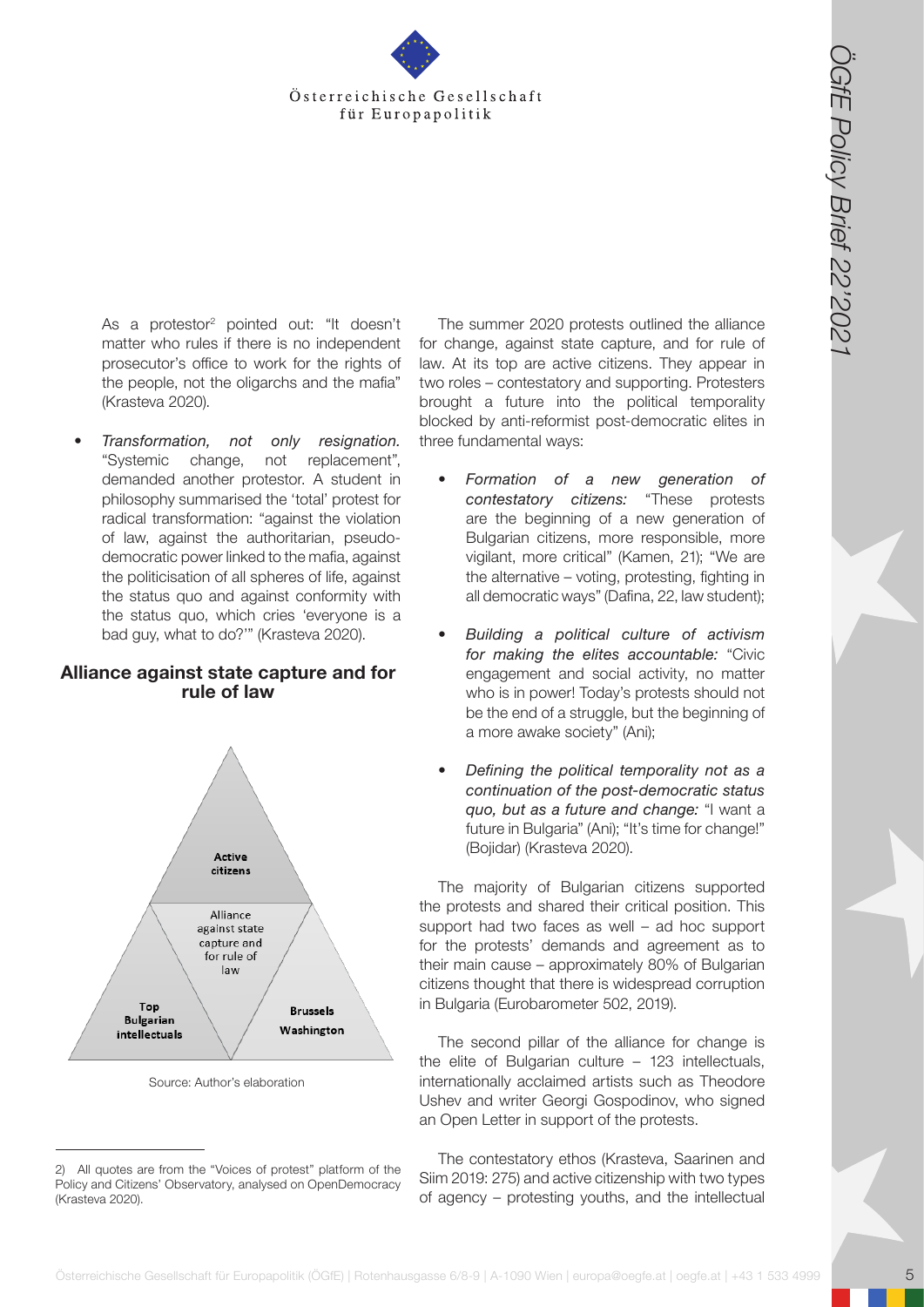

and cultural elite – are an outstanding expression of the broad public support for the demands for accountability of elites, reform of the judiciary, and restoration of the rule of law in Bulgaria.

6 Solution 1991 and the state Gesell schaff für Europapolitik (ÖGfe) | Rote Cesell schaff für Europapolitik (ÖGfe) | A-1090 Wien | A-1090 Wien | A-1090 Wien | europapolitik (ÖGfe) | A-1090 Wien | europapolitik (ÖGfe) | Ro The third pillar of the alliance for change are Brussels and Washington. During the protests, a report by two US senators on endemic corruption in Bulgaria was released, and so was the European Commission's successive critical report on the rule of law situation in the country: 'Lack of results in the fight against corruption is one of the key aspects raised throughout the summer 2020 protests. A solid track-record of final convictions in high-level corruption cases remains to be established" (EC 2020). It is not the Bulgarian authorities, it is the Bulgarian citizens in the public square who speak in the language of EU institutions and the US administration.

#### **The Magnitsky Act – paradoxically, disclosures of abuses known to all come like a bolt from the blue**

The Magnitsky disclosures came like a bolt from the blue to Bulgaria's political landscape. Two groups of reasons explain this shattering impact.

The first are *external* reasons and find expression in the sanctions imposed against six Bulgarian individuals and more than 60 entities in Bulgaria. They are sanctioned under two different laws<sup>3</sup> which provide for a variety of restrictions ranging from ineligibility for entry into the US to cutting off access to the US financial system. These sanctions are unprecedented in Europe – before them, Magnitsky sanctions had been imposed on only one oligarch from Slovakia with six companies, and one in Latvia with four companies. These sanctions are unprecedented in scope and weight in the entire history of the Magnitsky Act. They are an expression

of President Biden's doctrine that corruption is an international problem, a risk and threat to international security. They are also unique in that, unlike the European Commission's criticisms, they have named the oligarchs and senior public officials involved in corruption.

The second group of reasons are *domestic.*  The impact of the sanctions has been intensified as it coincides with the caretaker cabinet's efforts to conduct a sweeping audit of GERB's rule and bring to light large-scale corruption schemes and practices in numerous spheres.

#### *"The disclosures under the Magnitsky Act clearly outlined the three-dimensional structure of corruption in Bulgaria."*

The paradox of the disclosures made under the Magnitsky Act is not in that they said hitherto unknown things and names; it is in that they said, with the power of the American voice, things which theory had conceptualised and analysed, and names which the protesters had shouted in the public square. The disclosures under the Magnitsky Act clearly outlined the three-dimensional structure of corruption in Bulgaria.

<sup>3)</sup> The Global Magnitsky Human Rights Accountability Act and Section 7031(c) of the Department of State, Foreign Operations, and Related Programs Appropriations Act.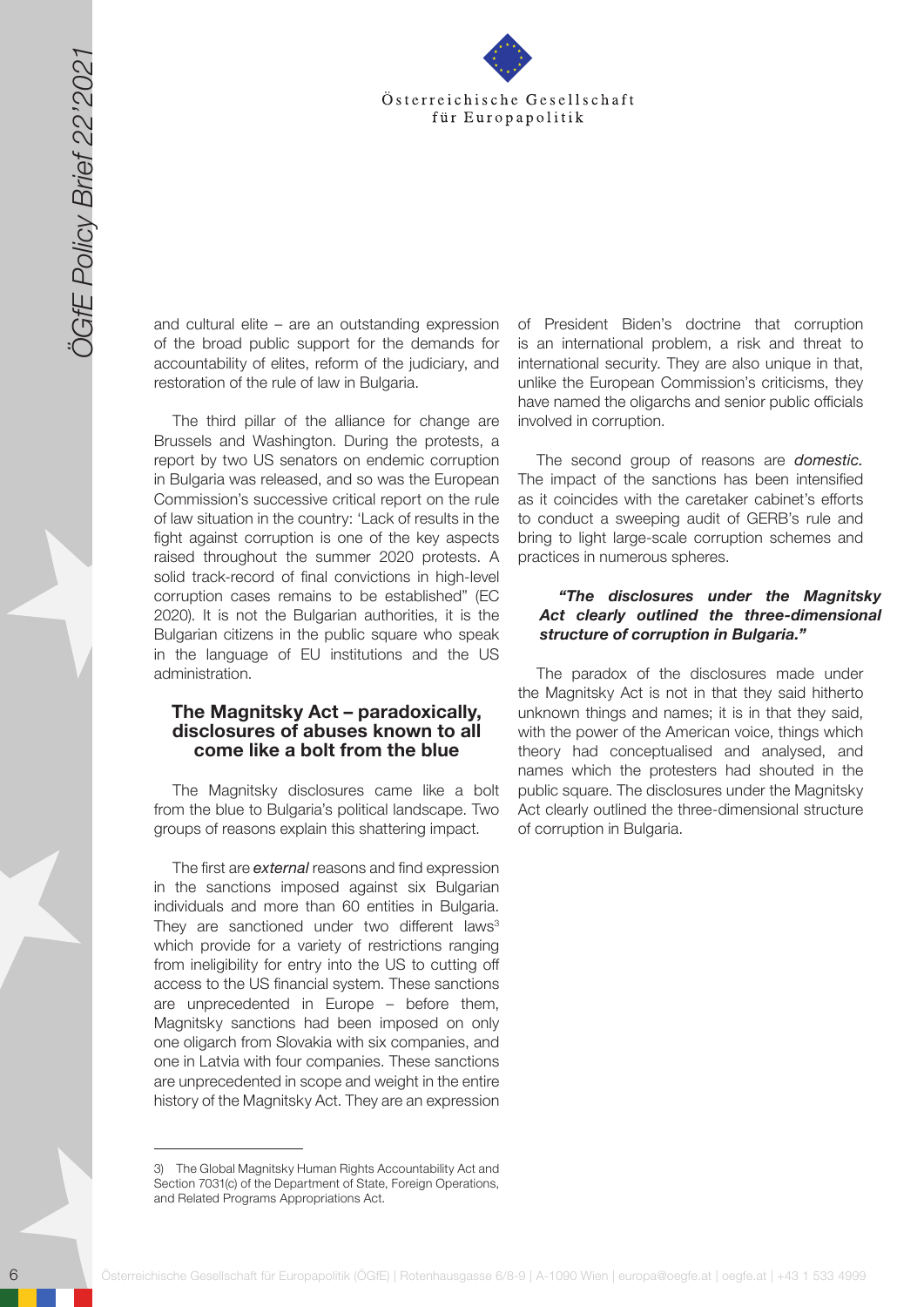

## **The three-dimensional structure of the corruption model in Bulgaria**



Source: Author's elaboration

At the top of the pyramid is GERB which, having been in power for a decade, bears the brunt for the rise of *endemic* corruption – the term sums up the US diagnosis. Its other pole is Delyan Peevski with the support of the DPS. He is ample proof of the political bias of the prosecution service which never pressed charges against him in all those years when it was crystal clear to Bulgarian public opinion, the European Commission, and the US administration which side of the law he was on. The same political bias of the prosecution service can be seen in the third pillar – Vasil Bozhkov, a gambling tycoon nicknamed The Skull, who is under 19 charges, which, however, were pressed against him only afteks in Bulgaria.

**The final remarks** can be summarised in four groups.

The transition from post-communism to nationalpopulism to post-democracy is an expression of negative transformations, of transition from corruption to endemic corruption and state capture.

The agency of the post-democratic transformation is the politico-oligarchic elite. It does not have a definite political colour, but the primary responsibility rests with GERB, which was in power for a whole decade, the VMRO, GERB's coalition partner, and the DPS, its unofficial partner. The prosecution service is more often part of the problem than of the solution – it has kept its eyes wide shut when it comes to the oligarch Delyan Peevski, and pressed charges against the oligarch Vasil Bozhkov only after the end of his close relationship with GERB.

The electoral expression of the civic mobilisations is the restructuring of the party scene. Three parliamentary elections in just one year (2021) were needed for the fundamental transformation of the party system - three new parties and coalitions, named 'parties of the protest' or 'parties of the change', entered the Parliament: 'We Continue the Change' 'There Is Such a People', 'Democratic Bulgaria'.

#### *"The electoral expression of the civic mobilisations is the restructuring of the party scene."*

Citizenship remains a significant site through which to develop a critique of pessimism about political possibilities' (Isin and Nyers 2014: 9). The last few years have seen the formation and consolidation of an active civic ethos and contestatory citizenship which demand accountability of elites, reform of the judiciary, and rule of law in Bulgaria. Did they find an adequate political representation in the parties of the protest and will the latter would engage in reforming Bulgaria from post-democratic state capture to revitalised democracy – is the major challenge for the months and years to come…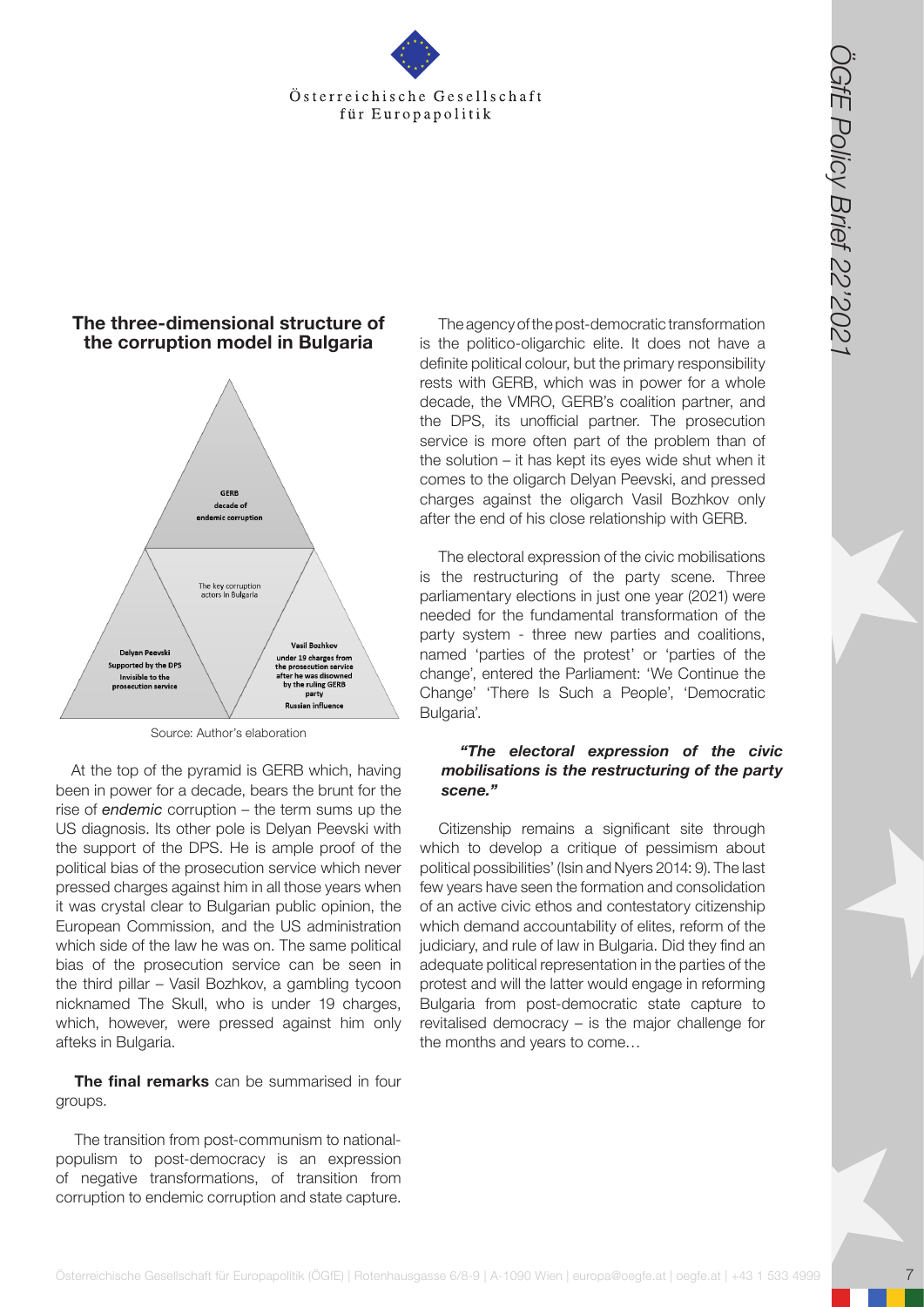

## **References**

- Castells, M. (2012) Networks of Outrage and Hope: Social Movements in the Internet Age. Cambridge: Polity Press.
- Crouch, C. (2004) Post-Democracy. Cambridge: Polity Press.
- EC (2020) 2020 Rule of Law Report. Country Chapter on the rule of law situation in Bulgaria. 30 September. [https://eur-lex.europa.eu/legal](https://eur-lex.europa.eu/legal-content/EN/TXT/?qid=1602582109481&uri=CELEX%3A52020SC0301)[content/EN/TXT/?qid=1602582109481&uri=CEL](https://eur-lex.europa.eu/legal-content/EN/TXT/?qid=1602582109481&uri=CELEX%3A52020SC0301) [EX%3A52020SC0301](https://eur-lex.europa.eu/legal-content/EN/TXT/?qid=1602582109481&uri=CELEX%3A52020SC0301)
- Eurobarometer 502 (December 2019) Bulgaria corruption. https://www.infobusiness.bcci.bg/ content/file/ebs\_502\_fact\_bg\_bg\_(1).pdf
- Fukuyama, F. (1992) The End of History and the Last Man. New York: The Free Press.
- Ganev, V. I. (2007) Preying on the State: The Transformation of Bulgaria after 1989. Ithaca, NY: Cornell University Press.
- Grouch, S. and A. Galloway (2020) What are the Magnitsky sanctions and why does Russia oppose them? In: The Sydney Morning Herald, 7.12.20. [https://www.smh.com.au/national/what](https://www.smh.com.au/national/what-are-magnitsky-sanctions-and-why-does-russia-oppose-them-20200909-p55tqm.html)[are-magnitsky-sanctions-and-why-does-russia](https://www.smh.com.au/national/what-are-magnitsky-sanctions-and-why-does-russia-oppose-them-20200909-p55tqm.html)[oppose-them-20200909-p55tqm.html](https://www.smh.com.au/national/what-are-magnitsky-sanctions-and-why-does-russia-oppose-them-20200909-p55tqm.html)
- Hulsey, J. (2018) Institutions and the Reversal of State Capture: Bosnia and Herzegovina in Comparative Perspective. Southeastern Europe 42 (1): 15–32.
- Isin E. and Nielsen G. eds (2014).'Introduction: globalizing citizenship studies' in Routledge Handbook of Global Citizenship Studies, edited by Engin Isin and Peter Nyers. London&New York: Routledge, 2014, 1-11
- Krasteva A. (2020) Voice, not exit. Portraits of protesters. OpenDemocracy, 17 August. [https://](https://www.opendemocracy.net/en/can-europe-make-it/voice-not-exit-portraits-protesters/)

[www.opendemocracy.net/en/can-europe-make](https://www.opendemocracy.net/en/can-europe-make-it/voice-not-exit-portraits-protesters/)[it/voice-not-exit-portraits-protesters/](https://www.opendemocracy.net/en/can-europe-make-it/voice-not-exit-portraits-protesters/)

- Krasteva, A. (2019) Post-democracy: there's plenty familiar about what is happening in Bulgaria. OpenDemocracy, 20 November. [https://www.](https://www.opendemocracy.net/en/can-europe-make-it/bulgaria-post-communism-post-democracy/) [opendemocracy.net/en/can-europe-make-it/](https://www.opendemocracy.net/en/can-europe-make-it/bulgaria-post-communism-post-democracy/) [bulgaria-post-communism-post-democracy/](https://www.opendemocracy.net/en/can-europe-make-it/bulgaria-post-communism-post-democracy/)
- Krasteva, A. (2016a) The Post-Communist Rise of National Populism: Bulgarian Paradoxes. In: G. Lazaridis, G. Campani and A. Benveniste (eds.), The Rise of the Far Right in Europe: Populist Shifts and 'Othering'. Cham: Palgrave Macmillan, pp. 161–200.
- Krasteva A. (2016b) Occupy Bulgaria: Or, the Emergence of the Post-Communist Contestatory Citizenship. Southeastern Europe 40 (2): 158–187.
- Exterior in the Gesell schaft für Europapolitische Gesell schaft für Europapolitische Gesell schaft für Europapolitische Gesell schaff für Europapolitische Gesell schaff für Europapolitische Gesell schaff für Europapolitis Krasteva, A., A. Saarinen and B. Siim (2019) Citizens' Activism for Reimagining and Reinventing Citizenship Countering Far-Right Populism. In: B. Siim, A. Krasteva and A. Saarinen (eds.), Citizens' Activism and Solidarity Movements: Contending with Populism. Palgrave Studies in European Political Sociology. Cham: Palgrave Macmillan, pp. 265–292.
	- Krasteva A. and Todorov A. (2020) From Post-Communism to Post-Democracy: The Visible and Invisible Transformations. Southeastern Europe 44 (2): 177–207.
	- Levitsky A. and L. A. Way (2010) Competitive Authoritarianism: Hybrid Regimes After the Cold War. New York: Cambridge University Press.
	- Minkenberg, M. (ed.) (2015) Transforming the Transformation? The East European Radical Right in the Political Process. New York: Routledge.
	- Power, T. J. and M. M. Taylor. (2011) Introduction: Accountability Institutions and Political Corruption in Brazil. In: T. J. Power and M. M. Taylor (eds.), Corruption and Democracy in Brazil: The Struggle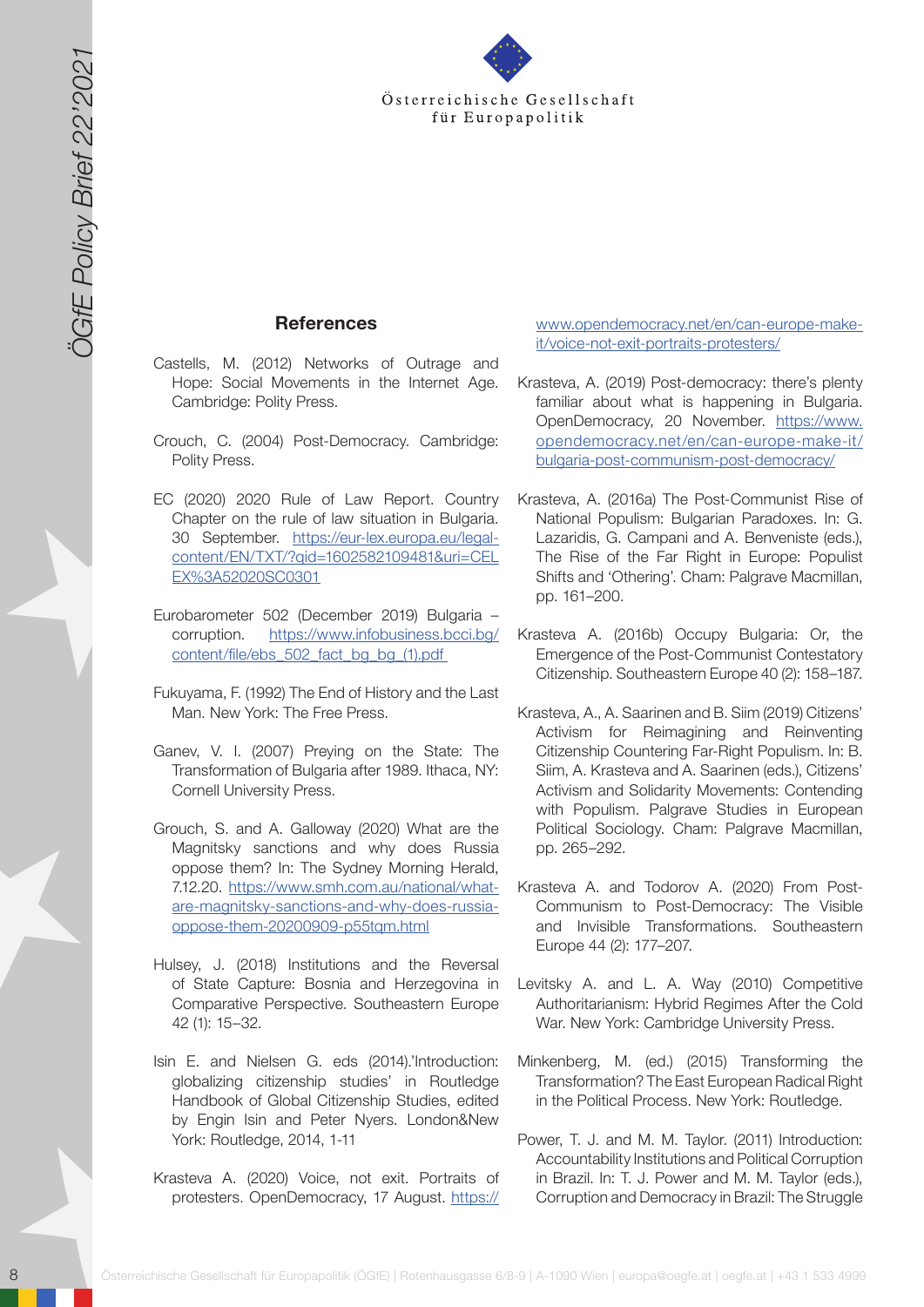for Accountability. Notre Dame, IN: University of Notre Dame Press, pp. 1–28.

- Schmitter, P. C. (1994) Dangers and Dilemmas of Democracy. Journal of Democracy 5 (2): 57–74.
- Österreichische Gesellschaft<br>
Ein Komputering Juden Henrich College, Pic University of<br>
Normalis Pro College Innocenties (College Policy Britannics)<br>
Constraints Pro College Innocenties (College Policy Britannics)<br>
Disco Tilly, C. (1975) Reflections on the History of European State-Making. In: C. Tilly (ed.), The Formation of National States in Western Europe. Princeton, NJ: Princeton University Press, pp. 3–83.
- Todorova V. (2020) The Rule of Law in Bulgaria: State of Play and Trends (after 2010). Southeastern Europe 44 (2): 233–259.
- Zankina, E. (2016) Theorizing the New Populism in Eastern Europe: A Look at Bulgaria. Czech Journal of Political Science 2: 182–199.